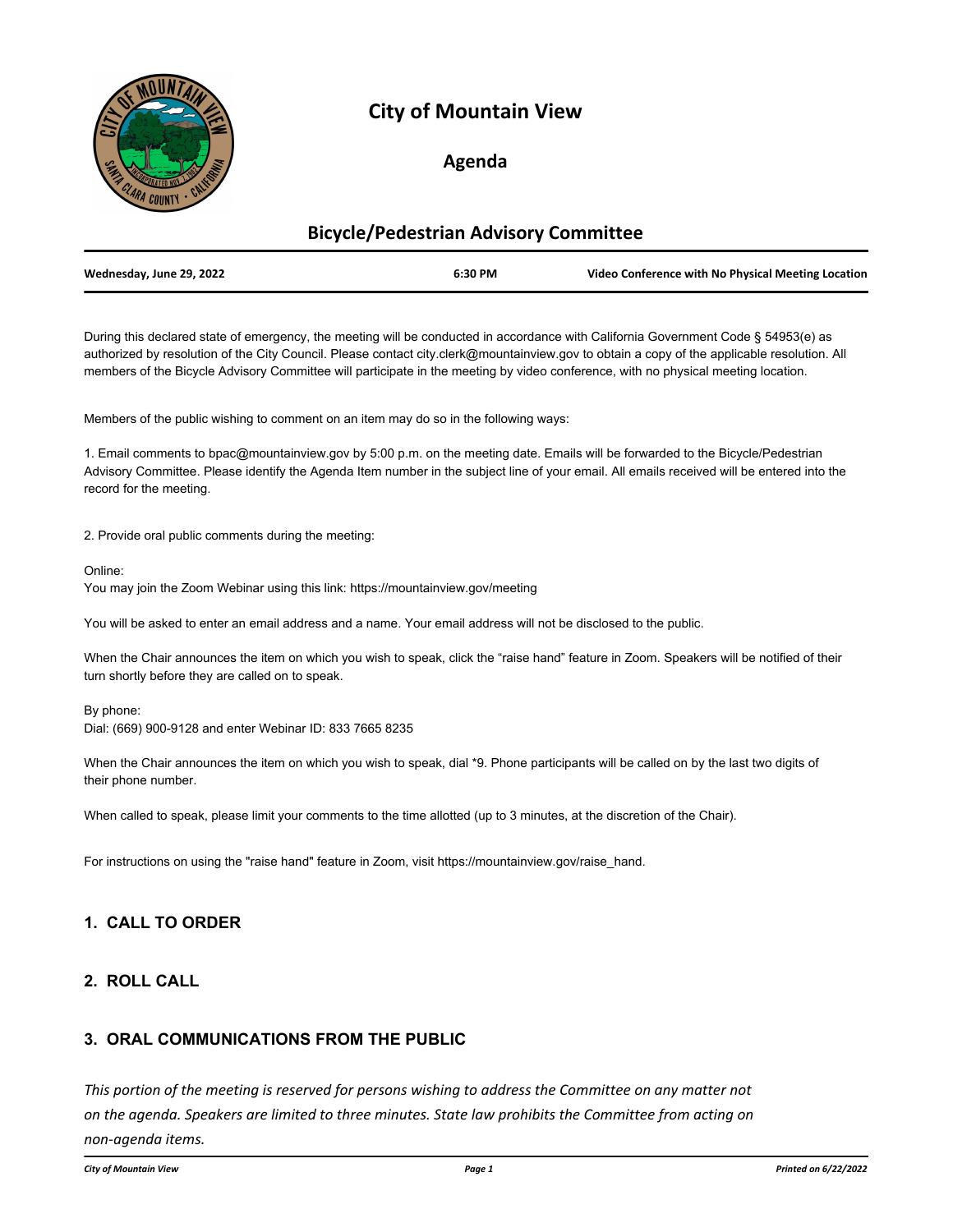#### **4. MINUTES APPROVAL**

**4.1** [Approve Meeting Minutes](http://mountainview.legistar.com/gateway.aspx?m=l&id=/matter.aspx?key=6631)

*Recommendation:* Approve the B/PAC meeting minutes of April 27, 2022.

[BPAC Minutes 2022.04.27](http://mountainview.legistar.com/gateway.aspx?M=F&ID=18ac4d16-8985-4126-8676-3544d9934df7.pdf) *Attachments:*

#### **5. UNFINISHED BUSINESS**

#### **6. NEW BUSINESS**

| 6.1                                        | Personal Delivery Device Pilot Program Update                                                    |
|--------------------------------------------|--------------------------------------------------------------------------------------------------|
| Recommendation:                            | Receive an update on the Personal Delivery Device Pilot Program and discuss                      |
|                                            | potential program augmentations.                                                                 |
| Attachments:                               | Personal Delivery Devices 2022.06.29 Update - Memo                                               |
| 6.2                                        | One Bay Area Grant Cycle 3 (OBAG 3) Complete Streets Checklists                                  |
| Recommendation:                            | Review and provide comments on the Metropolitan Transportation Commission                        |
|                                            | (MTC) Complete Streets Checklists for One Bay Area Grant (OBAG) applications to be               |
|                                            | submitted by the City of Mountain View (Attachments 1 - 4).                                      |
| <b>Attachments:</b>                        | <b>MTC OBAG 3 Grants - Memo</b>                                                                  |
|                                            | Att 1 CMV Middlefield Draft CS Checklist & Attachments                                           |
|                                            | Att 2 CMV ElCamino Draft CS Checklist & Attachments                                              |
|                                            | Att 3 CMV Charleston Draft CS Checklist & Attachments                                            |
|                                            | Att 4 CMV Moffett CS Checklist & Attachments                                                     |
| 6.3<br>B/PAC Fiscal Year 2021-22 Work Plan |                                                                                                  |
| Recommendation:                            | Review the FY 2021-22 Work Plan and provide updates on recent and upcoming                       |
|                                            | activities.                                                                                      |
| Attachments:                               | 2021-22 B/PAC Work Plan                                                                          |
|                                            | 2021-22 B/PAC Tentative Agenda List                                                              |
| 6.4                                        | B/PAC Draft Fiscal Year 2022-23 Work Plan                                                        |
|                                            | $Recommendation:$ Drovide input on and accont the Picycle (Dedectrian Advisory Committee's Draft |

*Recommendation:* Provide input on and accept the Bicycle/Pedestrian Advisory Committee's Draft Fiscal Year 2022-23 Work Plan.

- [B/PAC Draft Work Plan 2022-23 Memo](http://mountainview.legistar.com/gateway.aspx?M=F&ID=0668dd3f-23ca-4b45-b52e-44704a4e0779.pdf) [2022-23 Draft B/PAC Work Plan](http://mountainview.legistar.com/gateway.aspx?M=F&ID=72d532a9-563e-4cbe-af06-70e7ad9814ea.pdf) [2022-23 Draft B/PAC Tentative Agenda List](http://mountainview.legistar.com/gateway.aspx?M=F&ID=cd2a4f24-8e1f-4b18-8749-5bfef8501b28.pdf) *Attachments:*
- **6.5** [Santa Clara Valley Transportation Agency \(VTA\) Bicycle & Pedestrian Advisory](http://mountainview.legistar.com/gateway.aspx?m=l&id=/matter.aspx?key=6638)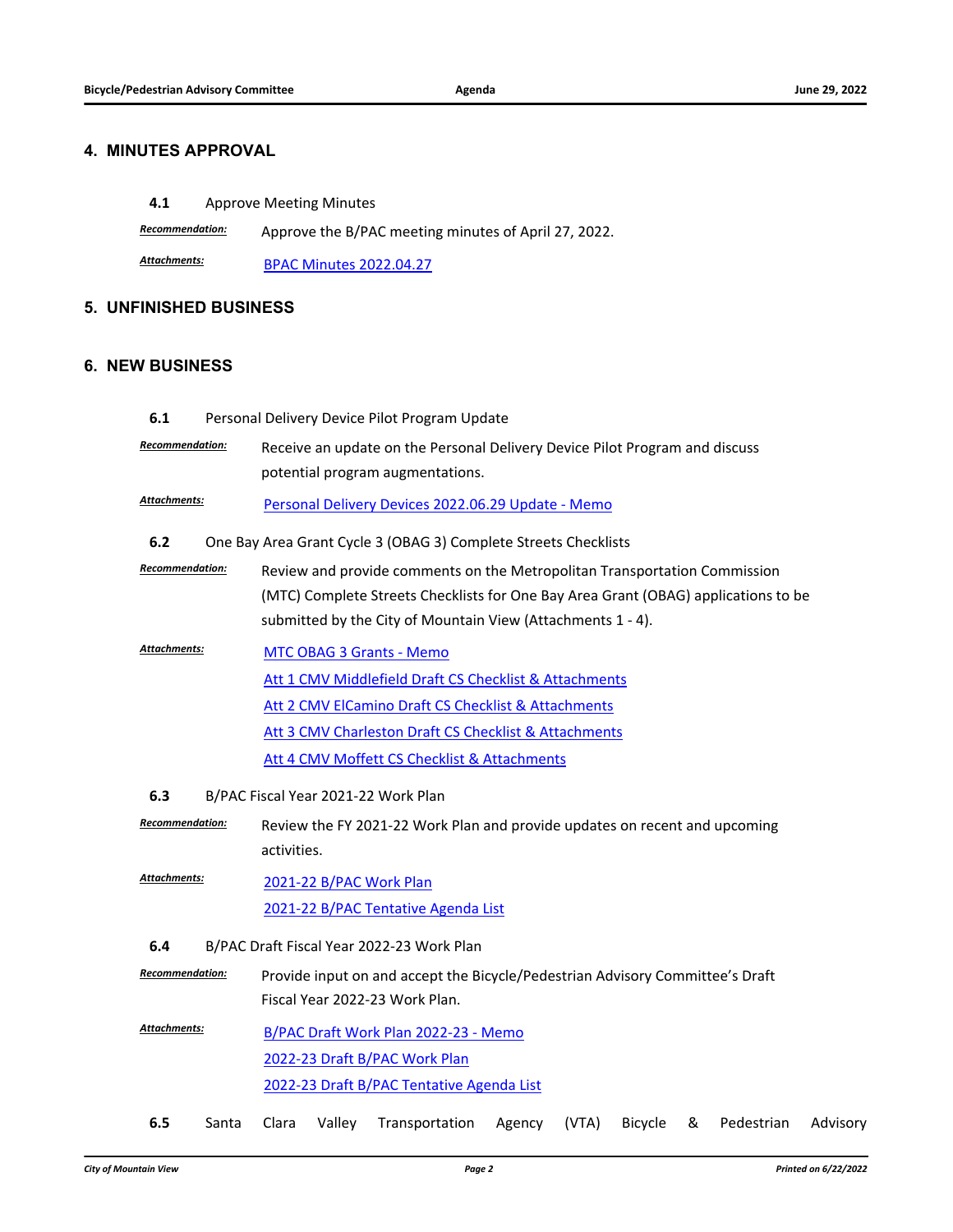#### [Committee \(BPAC\) Update](http://mountainview.legistar.com/gateway.aspx?m=l&id=/matter.aspx?key=6638)

*Recommendation:* Receive a report from the City's VTA BPAC representative on the VTA BPAC agenda items.

#### **7. COMMITTEE/STAFF ANNOUNCEMENTS, UPDATES, REQUESTS, AND COMMITTEE REPORTS**

*No action will be taken on any questions raised by the Committee at this time.*

#### **7.1. Staff Comments**

#### **7.2. Committee Comments**

#### **8. SET DATE AND TIME FOR NEXT MEETING:**

*Wednesday, August 31, 2022 B/PAC Meeting at 6:30 p.m.*

#### **9. CALENDAR**

*Wednesday, September 28, 2022 B/PAC Meeting at 6:30 p.m. Wednesday, October 26, 2022 B/PAC Meeting at 6:30 p.m. Wednesday, November 30, 2022 B/PAC Meeting at 6:30 p.m.*

#### **10. ADJOURNMENT**

### **AGENDAS FOR BOARDS, COMMISSIONS, AND COMMITTEES**

- The specific location of each meeting is noted on the notice and agenda for each meeting which is posted at least 72 hours in advance of the meeting. Special meetings may be called as necessary by the Committee Chair and noticed at least 24 hours in advance of the meeting.

- Questions and comments regarding the agenda may be directed to the Public Works Department at (650) 903-6311 or public.works@mountainview.gov.

- Interested persons may review the agenda and staff reports at https://mountainview.legistar.com/Calendar.aspx, at the Public Works Department counter, 500 Castro Street, First Floor and at the meeting.

#### **SPECIAL NOTICE—Reference: Americans with Disabilities Act, 1990**